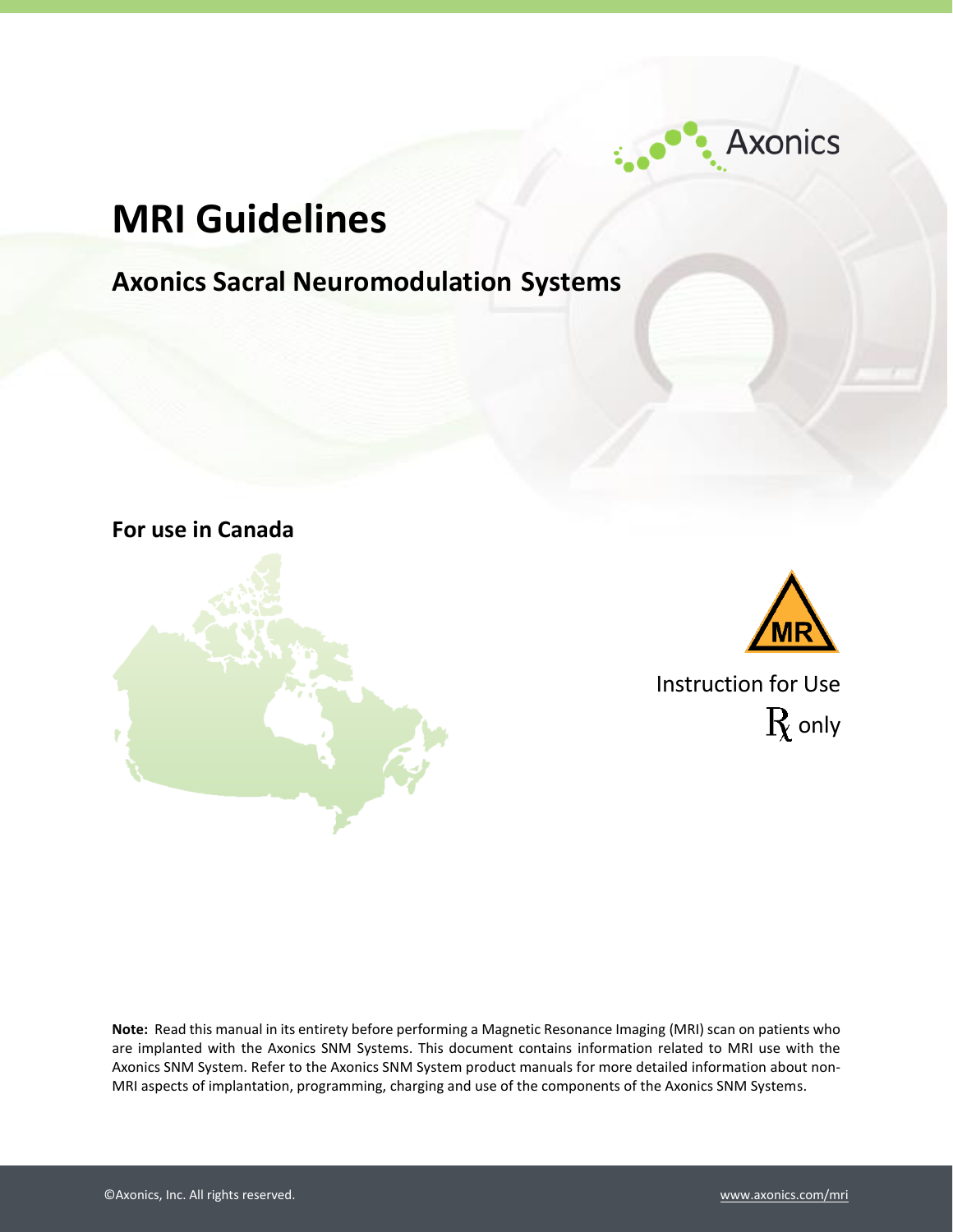# **Table of Contents**

| 1. |                                                                                             |                                                                                                                             |  |  |  |
|----|---------------------------------------------------------------------------------------------|-----------------------------------------------------------------------------------------------------------------------------|--|--|--|
|    |                                                                                             |                                                                                                                             |  |  |  |
|    |                                                                                             |                                                                                                                             |  |  |  |
|    | 1.1.2. For MRI Examinations Using a Detachable Head, Upper Extremity, or Lower Extremity RF |                                                                                                                             |  |  |  |
|    |                                                                                             |                                                                                                                             |  |  |  |
| 2. |                                                                                             |                                                                                                                             |  |  |  |
| 3. |                                                                                             |                                                                                                                             |  |  |  |
|    | 3.1.                                                                                        |                                                                                                                             |  |  |  |
|    | 3.2.                                                                                        |                                                                                                                             |  |  |  |
|    | 3.3.                                                                                        |                                                                                                                             |  |  |  |
|    | 3.4.                                                                                        |                                                                                                                             |  |  |  |
|    | 3.5.                                                                                        |                                                                                                                             |  |  |  |
|    | 3.6.                                                                                        |                                                                                                                             |  |  |  |
| 4. |                                                                                             |                                                                                                                             |  |  |  |
|    | 4.1.                                                                                        |                                                                                                                             |  |  |  |
|    | 4.2.                                                                                        | Before Starting MRI Using a Detachable Head, Upper Extremity, or Lower Extremity RF<br>Transmit/Receive Volume Coil.<br>. 9 |  |  |  |
|    | 4.3.                                                                                        |                                                                                                                             |  |  |  |
|    |                                                                                             |                                                                                                                             |  |  |  |
|    |                                                                                             | Appendix A: Worksheet for MRI Scan Eligibility Using a Whole-Body RF Transmit Coil 12                                       |  |  |  |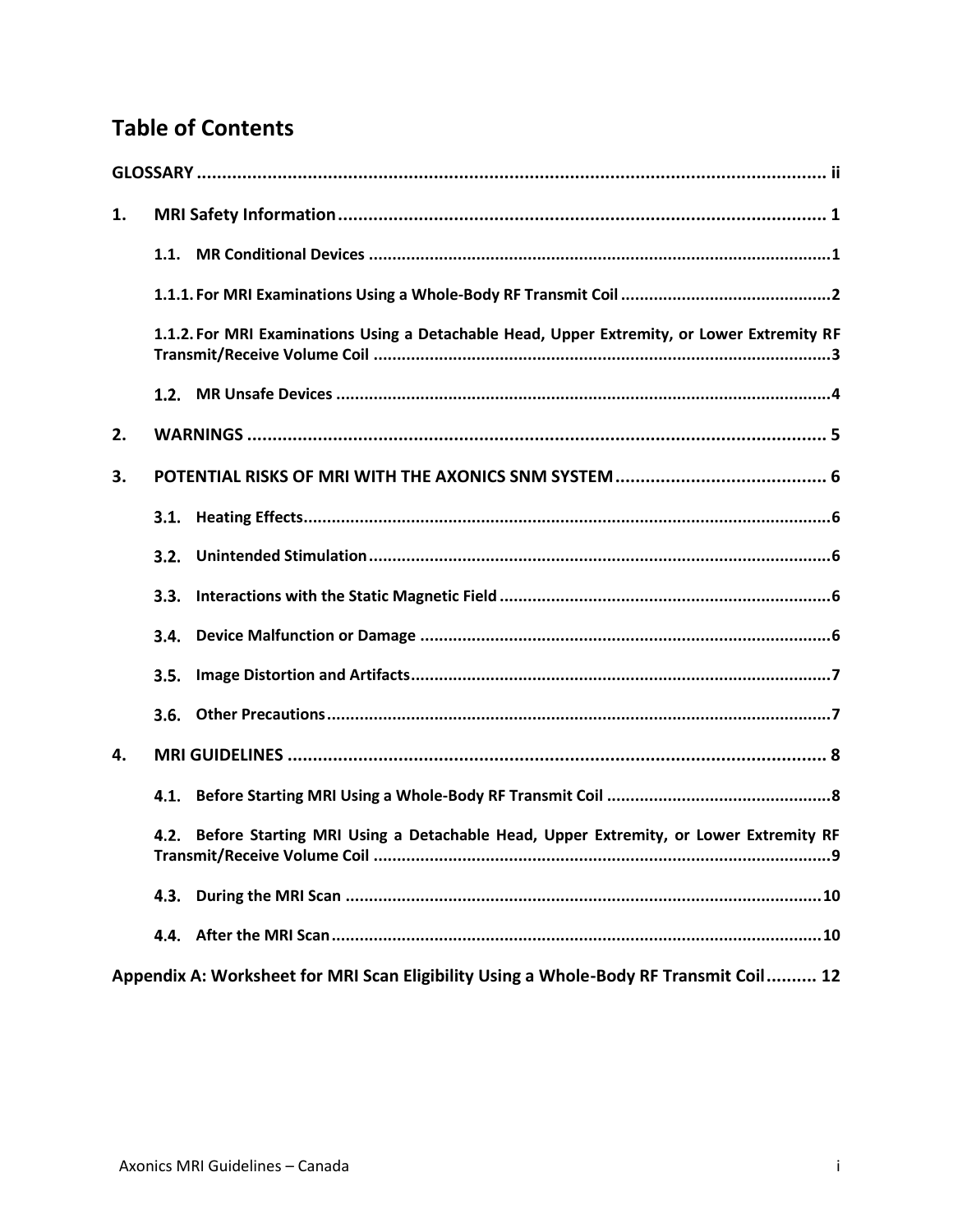### <span id="page-2-0"></span>**GLOSSARY**

**B1+rms** (root-mean-squared,  $\mu$ T) – the root-mean-squared value of the MRI effective component of the RF magnetic (B1) field or, in other words, the time-averaged RF magnetic field component relevant for creating an MR image that is generated by the MR system during a scan. In 2010, the International Electrotechnical Commission (IEC) recommended that all MR systems manufactured going forward must display B1+rms. Therefore, B1+rms value may only be available on MR scanners acquired after 2013 or an older MR scanner with software updated.

**Circularly Polarized (CP)/ Quadrature (QD) Mode** – a type of RF coil operation mode, where circularly polarized is also commonly known as quadrature.

**Cylindrical MR systems** – a type of MR scanner generating horizontal static magnetic *B<sup>0</sup>* field, also known as closed bore systems.

**Detachable Extremity RF Transmit/Receive Volume Coil** – a coil used to transmit/receive RF energy for upper and lower extremities.

**Detachable Head RF Transmit/Receive Volume Coil** – a coil used to transmit/receive RF energy at the head region.

**Hertz (Hz)** – a unit of frequency defined as cycles per second. One Megahertz (MHz) is one million cycles per second.

**MRI** – Magnetic Resonance Imaging.

**MR MR Conditional** – an item with demonstrated safety in the MR environment within defined conditions, including conditions of the static magnetic field, the switched gradient magnetic field and the radio frequency fields. Additional conditions, including specific configurations of the item, may be required.

**MR Unsafe** – an item which poses unacceptable risks to the patient, medical staff or other persons within the MR environment.

**Multichannel-2 (MC-2) mode** – an RF transmit mode typically used for high field MR scanners (3T or higher to improve B1+ field homogeneity.

**Radio Frequency (RF)** – high frequency electrical fields whose frequencies are in the range of 10,000 Hz and above. The RF used in the 1.5T MRI Scanner is about 64 MHz. The RF used in the 3T MRI Scanner is about 128 MHz.

**Sacral Neuromodulation (SNM)** – a type of electrical stimulation therapy that uses mild electrical pulses to stimulate the sacral nerve located in the pelvic region.

**Specific Absorption Rate (SAR)** – RF power absorbed per unit of mass (W/kg).

**Tesla (T)** – the unit of measure of magnetic field strength. One T is equal to 10,000 gauss.

**W/kg** – Watts per kilogram, a measure of the power that is absorbed per kilogram of tissue.

**Whole-Body RF Transmit/Receive Coil** – a coil used to transmit and to receive RF energy that encompasses the entire body region within the MR scanner bore.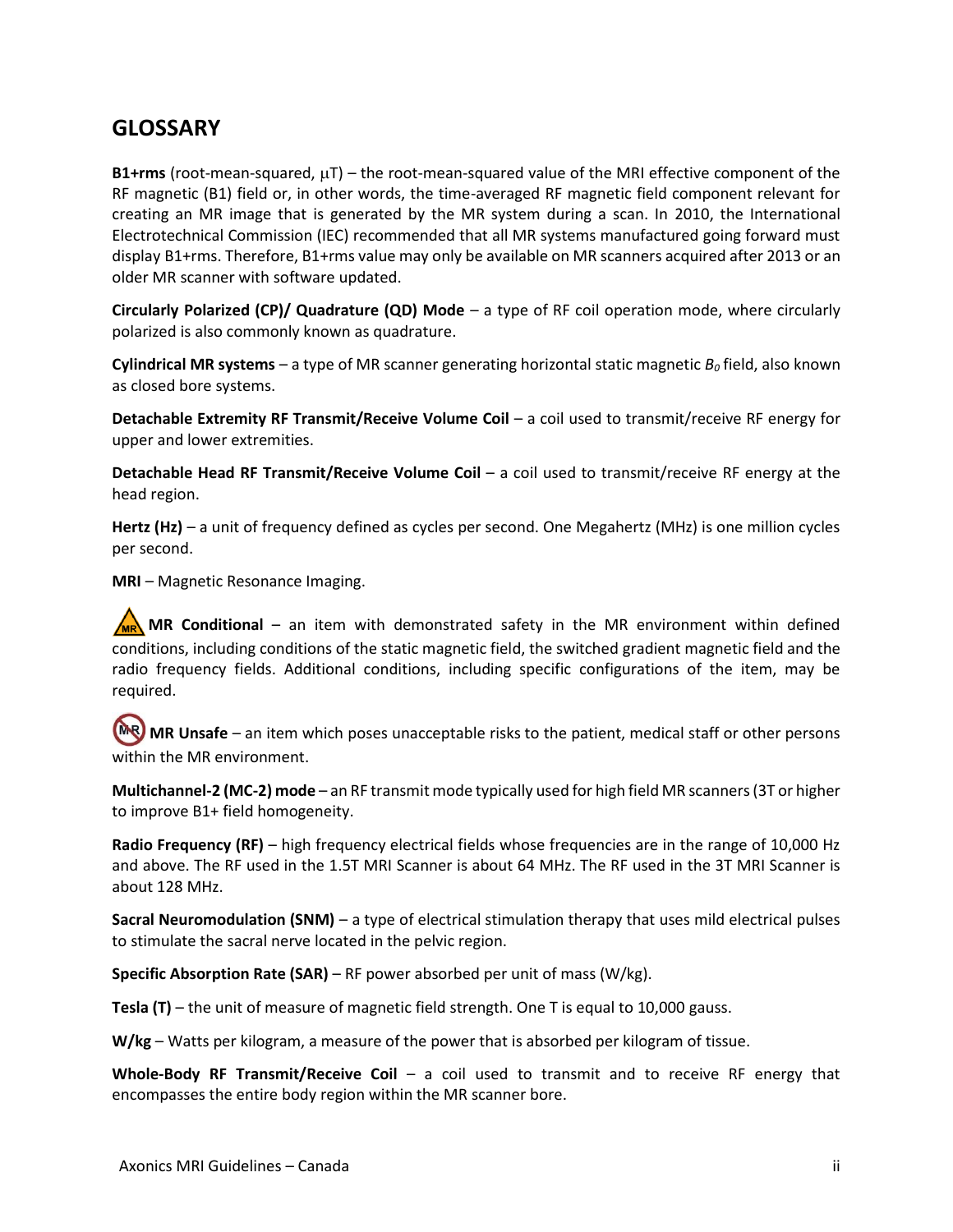### <span id="page-3-0"></span>**1. MRI Safety Information**

The Axonics Sacral Neuromodulation (SNM) System is, per the definition in ASTM F2503-20, an **MR Conditional** device. In-vitro tests and simulations have shown that patients with the Axonics SNM System may be safely exposed to MRI environments that follow the guidelines described in this document.

Always obtain the latest MRI guidelines. Refer to the contact information on the last page of this manual, or go to: [www.axonics.com/mri](http://www.axonics.com/mri)

Other implanted devices or the health state of the patient may require a reduction of the MR conditions.

# <span id="page-3-1"></span>**1.1. MR Conditional Devices**

- Neurostimulator Model 1101 (Rechargeable) with Tined Lead Model 1201/2201
- Neurostimulator Model 4101 (Recharge free) with Tined Lead Model 1201/2201

Non-clinical testing has demonstrated that the Axonics SNM System, i.e. the Neurostimulator (Model 1101 and 4101) connected with a Tined Lead (Model 1201/2201), is **MR Conditional**. A patient with this device can be safely scanned in an MR system meeting the following conditions: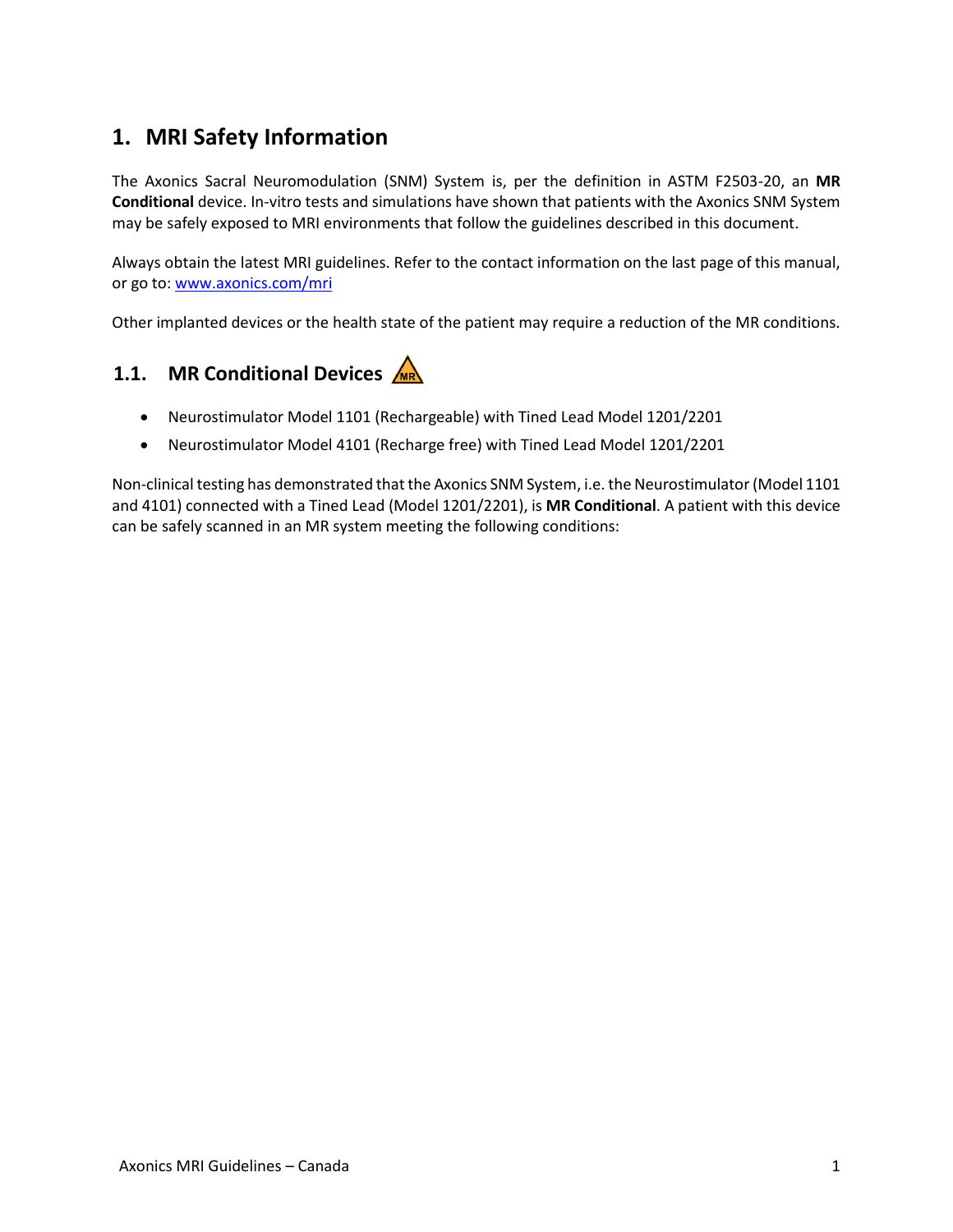### <span id="page-4-0"></span>**1.1.1. For MRI Examinations Using a Whole-Body RF Transmit Coil**

A patient implanted with the Axonics SNM System may be safely scanned anywhere in the body at 1.5T or 3T MRI using a whole-body RF transmit coil under the following conditions. Failure to follow these conditions may result in injury to the patient.



Figure 1-1: MRI scan using ① whole-body RF transmit coil. Any receive-only coil can be used for the appropriate body parts.

| <b>Parameter</b>                                           | <b>Condition</b>                                                                                                               |  |
|------------------------------------------------------------|--------------------------------------------------------------------------------------------------------------------------------|--|
| <b>MR Conditional</b>                                      | Yes                                                                                                                            |  |
| <b>Eligible Axonics Devices</b>                            | Neurostimulator (1101, 4101)                                                                                                   |  |
|                                                            | Tined Lead (1201/2201)                                                                                                         |  |
| <b>Device Configuration</b>                                | Device must pass MR readiness check                                                                                            |  |
|                                                            | (see section 4.1),                                                                                                             |  |
|                                                            | Stimulation OFF, and                                                                                                           |  |
|                                                            | Specified implant locations only                                                                                               |  |
| <b>Static Magnetic Field</b><br>Strength (B <sub>0</sub> ) | $1.5T$ and $3T$                                                                                                                |  |
| <b>Type of Nuclei</b>                                      | Hydrogen/Proton Only                                                                                                           |  |
| <b>Scanner Type</b>                                        | Cylindrical                                                                                                                    |  |
| <b>B<sub>0</sub></b> Field Orientation                     | Horizontal                                                                                                                     |  |
| <b>Maximum Spatial Field</b><br>Gradient                   | 2500 gauss/cm (25 T/m)                                                                                                         |  |
| <b>Maximum Slew Rate</b>                                   | 200 T/m/s per axis                                                                                                             |  |
| <b>RF Transmit Coil Type</b>                               | Whole-Body                                                                                                                     |  |
| <b>RF Receive Coil Type</b>                                | Any                                                                                                                            |  |
| <b>Operating Mode</b>                                      | <b>Normal Operating Mode</b>                                                                                                   |  |
| <b>RF Conditions</b>                                       | For 1.5T Scanner: Whole-Body SAR ≤ 2<br>W/kg.                                                                                  |  |
|                                                            | RF Excitation: Circularly Polarized (CP)                                                                                       |  |
|                                                            | For 3T Scanner: $B1+rms \le 1.7 \mu T$ ; for MR<br>scanners that do not report B1+rms, limit<br>Whole-Body SAR $\leq$ 1.2 W/kg |  |
|                                                            | RF Excitation: Circularly Polarized (CP) or<br>Multichannel-2 (MC-2)                                                           |  |
| <b>Scan Duration and Wait</b><br>Time                      | Maximum 30 minutes of continuous scan<br>time is allowed, followed by a wait time<br>of 5 minutes if this limit is reached.    |  |
| <b>Scan Regions</b>                                        | Any body part is acceptable                                                                                                    |  |
| <b>Image Artifact</b>                                      | The presence of the Axonics SNM System                                                                                         |  |
|                                                            | may produce an image artifact. Some                                                                                            |  |
|                                                            | manipulation of scan parameters may be                                                                                         |  |
|                                                            | required to compensate for the artifact.                                                                                       |  |

**Note:** Specific Axonics SNM system programming settings are required for safe MRI scanning. Please use Appendix A: [Worksheet for MRI Scan Eligibility Using a](#page-14-0) Whole-Body RF Transmit Coil and follow Sectio[n 4.1](#page-10-1) Before Starting MRI Using a Whole-Body [RF Transmit Coil.](#page-10-1)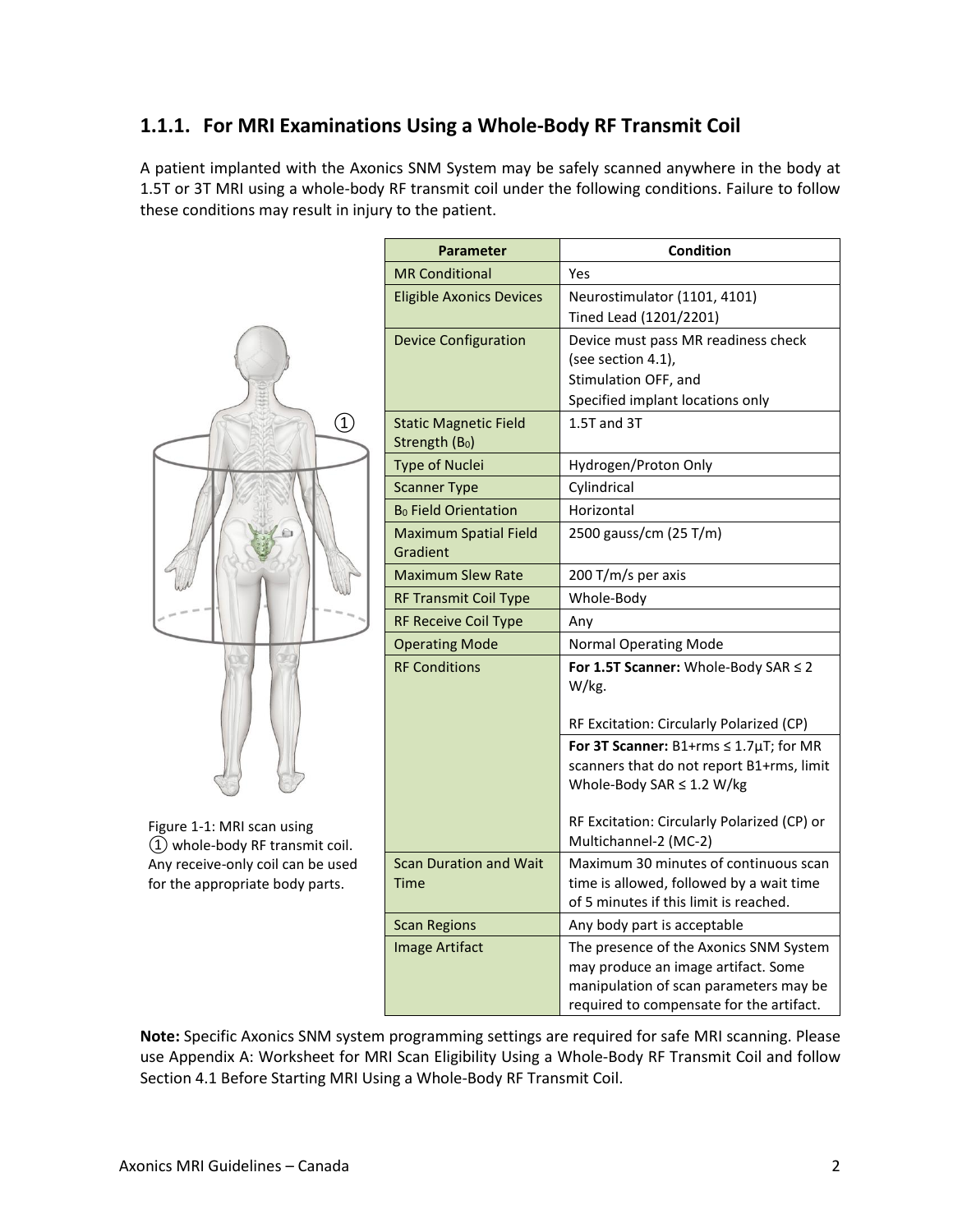### <span id="page-5-0"></span>**1.1.2. For MRI Examinations Using a Detachable Head, Upper Extremity, or Lower Extremity RF Transmit/Receive Volume Coil**

A patient implanted with the Axonics SNM System may be safely scanned at the head or extremity at 1.5T or 3T MRI using a detachable head, upper extremity, or lower extremity RF transmit/receive volume coil under the following conditions. Failure to follow these conditions may result in injury to the patient.



Figure 1-2: MRI scan\* using detachable  $(1)$  head,  $(2)$  upper extremity, or  $(3)$ lower extremity RF transmit/receive volume coil

| <b>Parameter</b>                                | <b>Condition</b>                                                                                                                                                                           |  |  |
|-------------------------------------------------|--------------------------------------------------------------------------------------------------------------------------------------------------------------------------------------------|--|--|
| <b>MR Conditional</b>                           | Yes                                                                                                                                                                                        |  |  |
| <b>Eligible Axonics Devices</b>                 | Neurostimulator (1101, 4101)<br>Tined Lead (1201/2201)                                                                                                                                     |  |  |
| <b>Device Configuration</b>                     | <b>Stimulation OFF</b>                                                                                                                                                                     |  |  |
| <b>Static Magnetic Field</b><br>Strength $(B0)$ | $1.5T$ and $3T$                                                                                                                                                                            |  |  |
| <b>Type of Nuclei</b>                           | Hydrogen/Proton Only                                                                                                                                                                       |  |  |
| <b>Scanner Type</b>                             | Cylindrical                                                                                                                                                                                |  |  |
| B <sub>0</sub> Field Orientation                | Horizontal                                                                                                                                                                                 |  |  |
| <b>Maximum Spatial Field</b><br>Gradient        | 2500 gauss/cm (25 T/m)                                                                                                                                                                     |  |  |
| <b>Maximum Slew Rate</b>                        | 200 T/m/s per axis                                                                                                                                                                         |  |  |
| <b>RF Excitation</b>                            | Circularly Polarized (CP)                                                                                                                                                                  |  |  |
| <b>RF Coil Type</b>                             | - Detachable Head RF<br>Transmit/Receive Volume Coil<br>- Detachable Upper Extremity RF<br>Transmit/Receive Volume Coil<br>- Detachable Lower Extremity RF<br>Transmit/Receive Volume Coil |  |  |
| <b>Operating Mode</b>                           | Normal Operating Mode or<br><b>First Level Controlled Operating Mode</b>                                                                                                                   |  |  |
| <b>Scan Duration</b>                            | There is no limit on scan duration                                                                                                                                                         |  |  |
| <b>Scan Regions</b>                             | Head, Upper or Lower Extremity                                                                                                                                                             |  |  |
| <b>Image Artifact</b>                           | No image artifact should be seen from<br>a head or extremity MRI scan.                                                                                                                     |  |  |

<span id="page-5-1"></span>\*Illustrated i[n Figure 1-2](#page-5-1) are typical use scenarios of detachable RF transmit/receive volume coil. Other scanning scenarios are also permissible according to MR scanner/coil manuals. For example, an MRI scan of the ankle with a detachable lower extremity RF transmit/receive volume coil or an MRI scan of the upper arm with a detachable lower extremity RF transmit/receive volume coil in the superman posture is permissible given the aforementioned scan conditions are met.

**Note:** Specific Axonics SNM system programming settings are required for safe MRI scanning. Please follow Sectio[n 4.2](#page-11-0) Before Starting MRI Using a Detachable [Head, Upper Extremity, or Lower Extremity](#page-11-0)  RF [Transmit/Receive](#page-11-0) Volume Coil.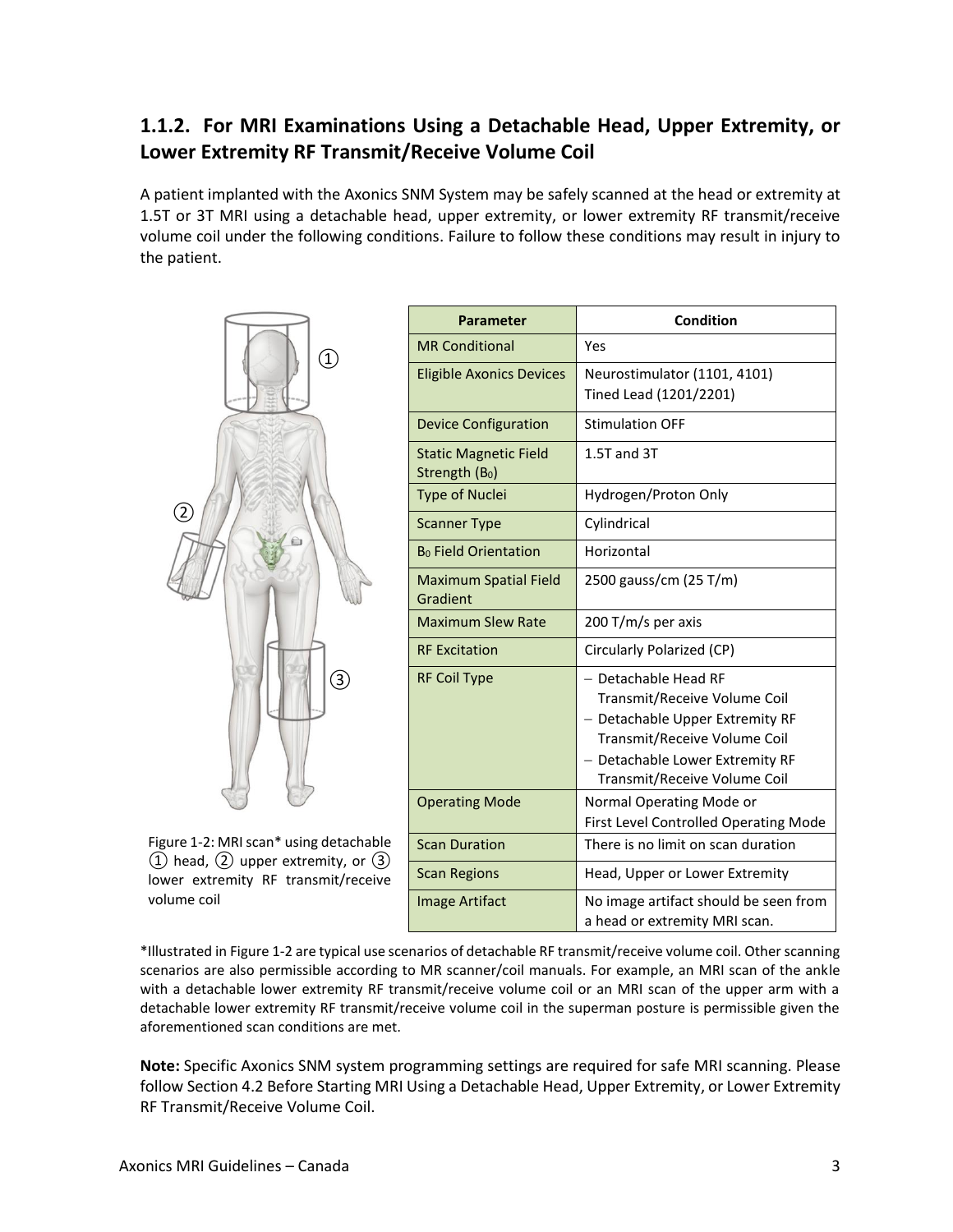# <span id="page-6-0"></span>**1.2. MR Unsafe Devices (MR)**

The external components of Axonics SNM System, including the Clinician Programmer, Remote Control, Charger and Dock, and External Trial System (External Pulse Generator and percutaneous leads and cables) are **MR Unsafe**. These devices must **NOT** be brought into the MR scanner room.



**Remote Control (Model 1301/2301)**



**Charger and Dock (Model 1401)**



Figure 1-3*:* **MR Unsafe** Axonics Devices

**External Pulse Generator (Model 1601), percutaneous leads and cable (Model 1901, 9009, 9014)**

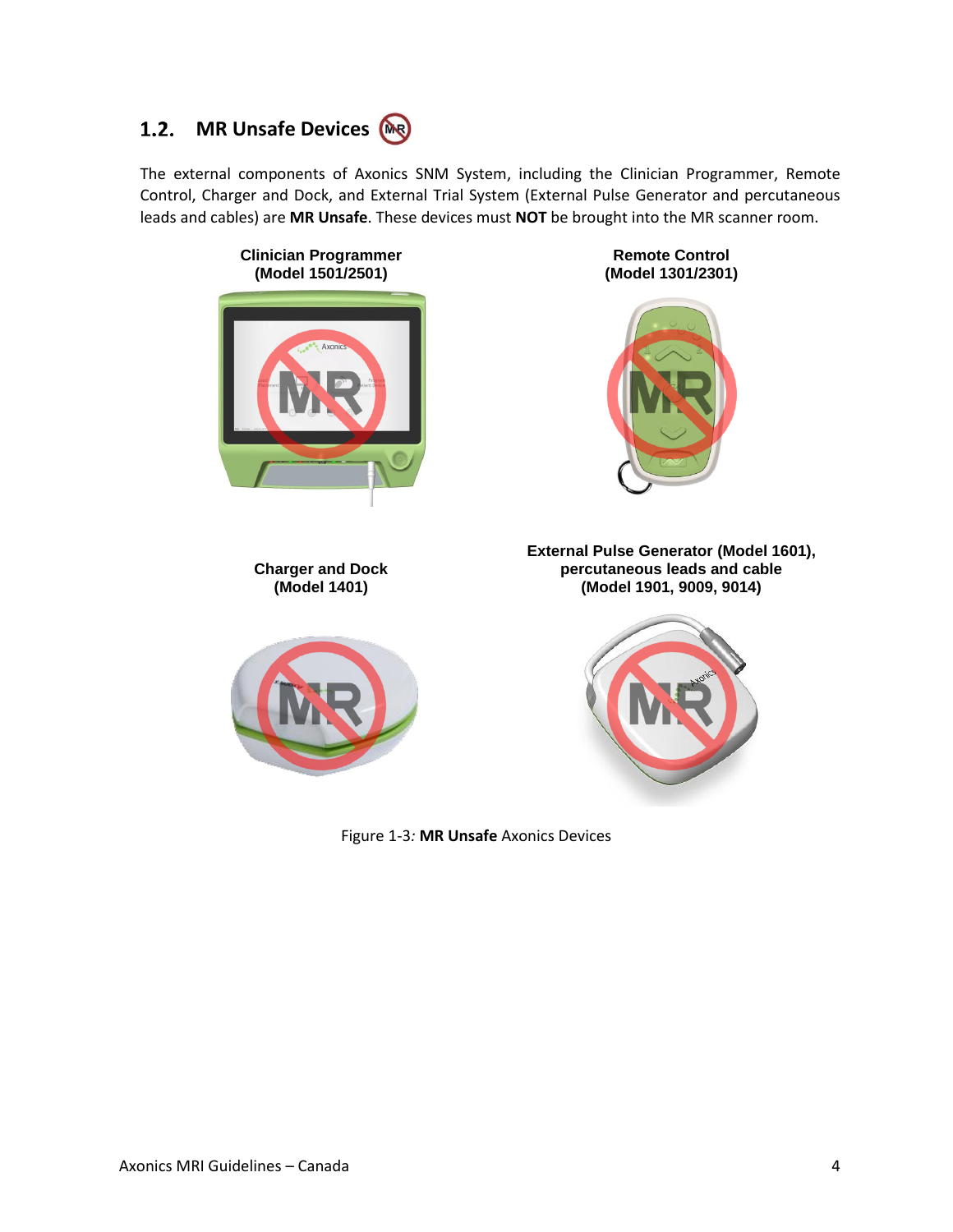## <span id="page-7-0"></span>**2. WARNINGS**

**Read and fully understand the guidelines before conducting an MRI scan** – Do not conduct an MRI examination on a patient implanted with the Axonics SNM system until you have read and fully understood all the information in these MRI guidelines. Failure to follow all warnings and guidelines related to MRI scanning could result in serious and permanent injury.

**When a Whole-Body RF Transmit Coil is used –** Apply the required B1+rms or the SAR limits in the Normal Operating Mode only. Do not conduct MRI scans in the First or the Second Level Controlled Operating Modes as it may increase the risk of unintended stimulation and excessive heating for whole-body scans. This MRI Guideline document applies to hydrogen/proton imaging/spectroscopy only.

**When a detachable Head or Extremity RF Transmit/Receive Volume Coil is used –** Do not conduct MRI scans in the Second Level Controlled Operating Mode as it may increase the risk of unintended stimulation and excessive heating.

**Assess neurostimulator implant location prior to an MRI scan using a Whole-Body RF Transmit Coil** – [Figure 2-1](#page-7-1) shows the typical implant location and lead pathway inside a body. The neurostimulator pocket and lead insertion point could be ipsilaterally or contralaterally located. The neurostimulator should be implanted in either the left or right upper buttock area of a patient for MRI scan eligibility using a Whole-Body RF Transmit Coil. Whole-Body MRI scans on a patient with a neurostimulator implanted in locations other than the posterior hip/upper buttock area are untested and may cause unintended stimulation, device damage, or excessive heating, which could result in pain or injury to the tissues surrounding the implants.

<span id="page-7-1"></span>

Figure 2-1: Axonics SNM System implant location eligible for MRI scan with RF Whole-Body transmit coil (Neurostimulator 1101 is shown as an example)

**Avoid exposure to unapproved MRI conditions** – Non-clinical testing has shown that exposure of the Axonics SNM System to MRI at a B1+rms or SAR level above Section 1 of this manual could induce significant heating at the lead electrodes, device malfunction, and/or unintended stimulation. Excessive heating could result in injury or other damage to the sacral nerve and/or tissue surrounding the lead electrodes.

**Avoid off-label MR scanning of Axonics device –** MRI safety has only been evaluated on the Axonics SNM System for sacral neuromodulation. Performing MRI on an Axonics SNM System that stimulates nerves other than the sacral nerve may cause serious and permanent injury.

**Ensure appropriate supervision –** A responsible individual with expert knowledge about MRI, such as an experienced MR technologist, MRI radiologist or MRI physicist, must ensure all required procedures and conditions in this guideline are followed.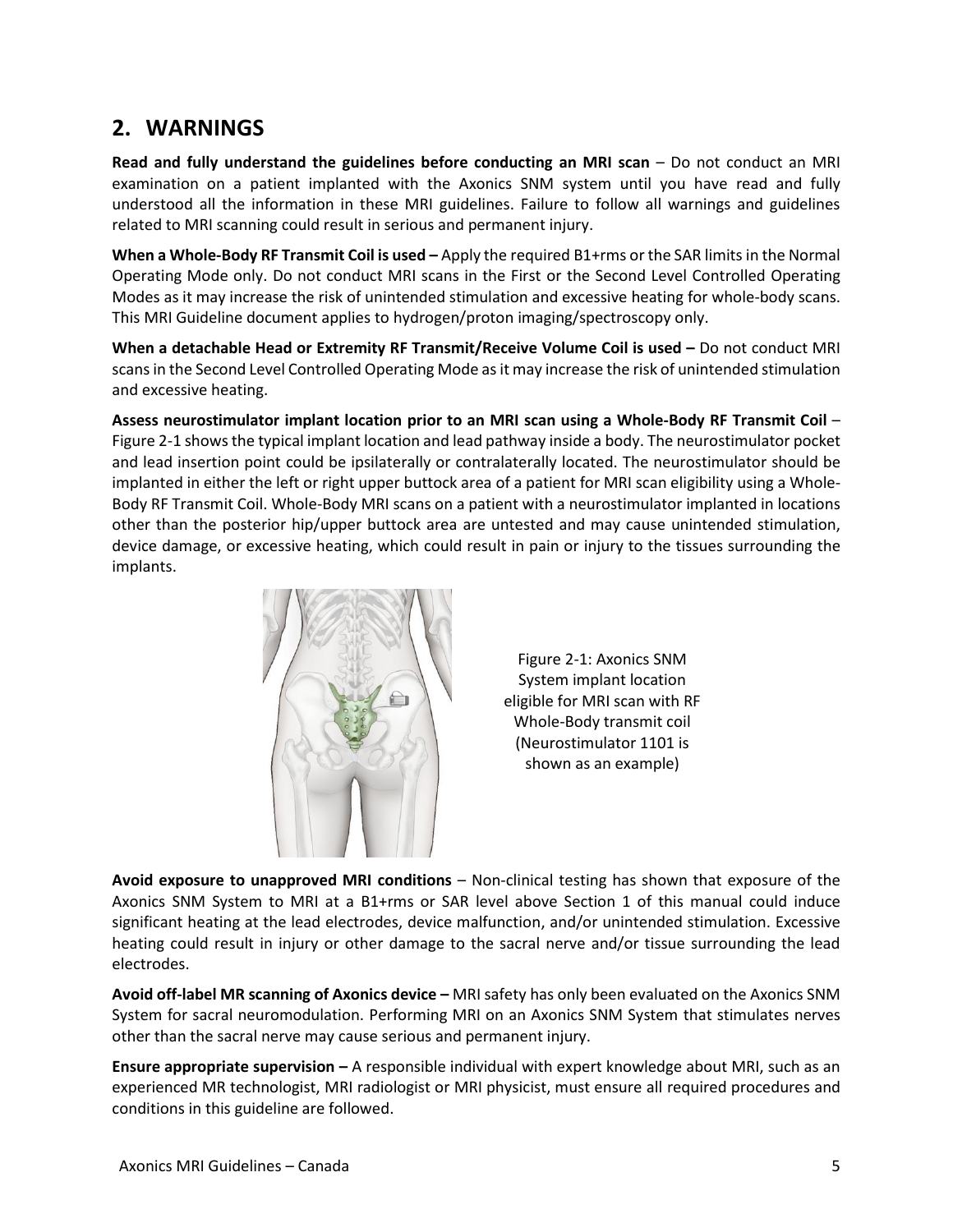### <span id="page-8-0"></span>**3. POTENTIAL RISKS OF MRI WITH THE AXONICS SNM SYSTEM**

The potential risks of performing MRI on a patient with an implanted Axonics SNM System that were considered in testing and analysis by the manufacturer include:

- Heating effects around the Axonics SNM System, especially the lead electrodes, from radiofrequency (RF) energy
- Unintended stimulation due to current induced through the SNM lead wire by the switched gradient magnetic field and/or RF field
- Magnetic field interactions including magnetic force and torque
- Device malfunction or rectification due to current induced through the SNM lead wire by the switched gradient magnetic field and/or RF field
- Image distortion and artifacts

#### <span id="page-8-1"></span> $3.1.$ **Heating Effects**

MRI-related heating is primarily influenced by location of the patient in the MR scanner, implant (both neurostimulator and lead) location inside the body, lead trajectory, and integrity of the lead and neurostimulator. If the specified MRI conditions are not met, heating at a lead electrode can be higher than the established safety threshold. This may lead to burn injury or other damage to the sacral nerve and/or surrounding structures, which may be associated with pain and discomfort.

#### <span id="page-8-2"></span> $3.2.$ **Unintended Stimulation**

Non-clinical testing suggests that gradient induced or RF induced current is small. If the MRI scan is performed under the conditions specified in Section 1, unintended stimulation to the surrounding tissue is unlikely. Risk of tissue damage due to current induced by the switched gradient magnetic field or RF field is very low. It might be possible for a sensitive patient to experience mild stimulation during the scan. If a patient experiences any uncomfortable stimulation while in MRI, he/she should inform the MRI technologist immediately and then contact their physician.

#### <span id="page-8-3"></span> $3.3.$ **Interactions with the Static Magnetic Field**

The Axonics SNM System may experience magnetic field interactions with the MRI system due to small amounts of material in the Neurostimulator being sensitive to magnetic fields. This may cause the Neurostimulator to shift or move slightly within the implant pocket and may place mechanical stress on tissues and the lead. Patients may feel a slight tugging sensation at the site of the Neurostimulator.

#### <span id="page-8-4"></span> $3.4.$ **Device Malfunction or Damage**

Device malfunction or damage is highly unlikely if MRI scans are performed following the guidelines described in this document. If device malfunction or damage were to occur, it could cause discomfort, unintended stimulation, painful stimulation, or direct current stimulation, which may result in nerve damage and other associated problems. If a patient suspects a malfunction, he/she should be instructed to exit the MR scanner room. The patient should then immediately contact their physician for further evaluation.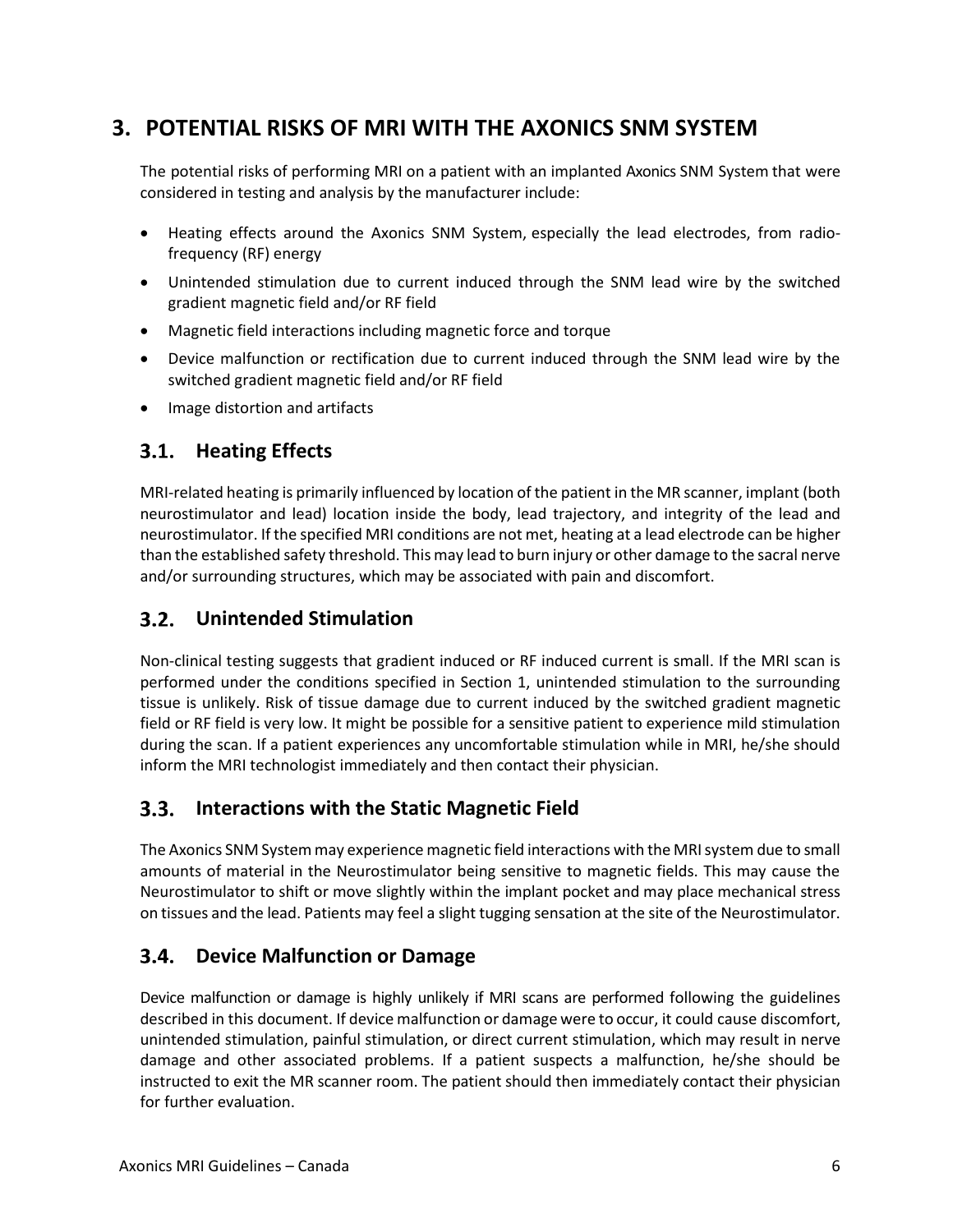#### <span id="page-9-0"></span>3.5. **Image Distortion and Artifacts**

There is minimal image distortion when the device is out of the field of view. Significant image distortion can result from the presence of the device within the field of view. Careful choice of pulse sequence parameters and location of the imaging plane may minimize MR image artifacts.

Please note that the extent of image artifacts is dependent on multiple factors and the MRI technologist is encouraged to use scan parameters that minimize the image artifacts. General principles for minimizing image distortion may include:

- Avoid using the body receive coil if possible. Use a local receive-only coil instead.
- Use imaging sequences with stronger gradients for both slice and read encoding directions. Use higher bandwidth for both radio-frequency pulse and data sampling.
- Choose an orientation for the read-out axis that minimizes the appearance of in-plane distortion.
- Use a shorter echo time for gradient echo technique, whenever possible.
- Be aware that the actual imaging slice shape can be curved in space due to field disturbances from the neurostimulator.
- Identify the location of the implant in the patient, and when possible, orient all imaging slices away from the implanted neurostimulator.

### <span id="page-9-1"></span>**Other Precautions**

- 3.6.1 For patients with other implanted devices in addition to the Axonics SNM Systems, consult the appropriate device manufacturers for MRI eligibility of those devices.
- 3.6.2 MRI safety has not been evaluated under the following conditions: a broken lead, an intact tined lead without a neurostimulator, a partially implanted lead, a malfunctioning neurostimulator, or a neurostimulator with open or low impedances (indicating a short circuit) on any electrodes.
- 3.6.3 Transverse Field MR systems (Open MR scanners) have not been evaluated for scanning patients with the Axonics SNM System.
- 3.6.4 External components of the Axonics SNM System were not evaluated for MRI safety and therefore are considered **MR Unsafe.** They should **NOT** be brought into the magnet room. Refer to MR Section [1.2](#page-6-0) [MR Unsafe Devices](#page-6-0) for details.
- 3.6.5 No testing at magnetic field strengths other than 1.5T and 3T have been performed to evaluate MRI safety of the devices.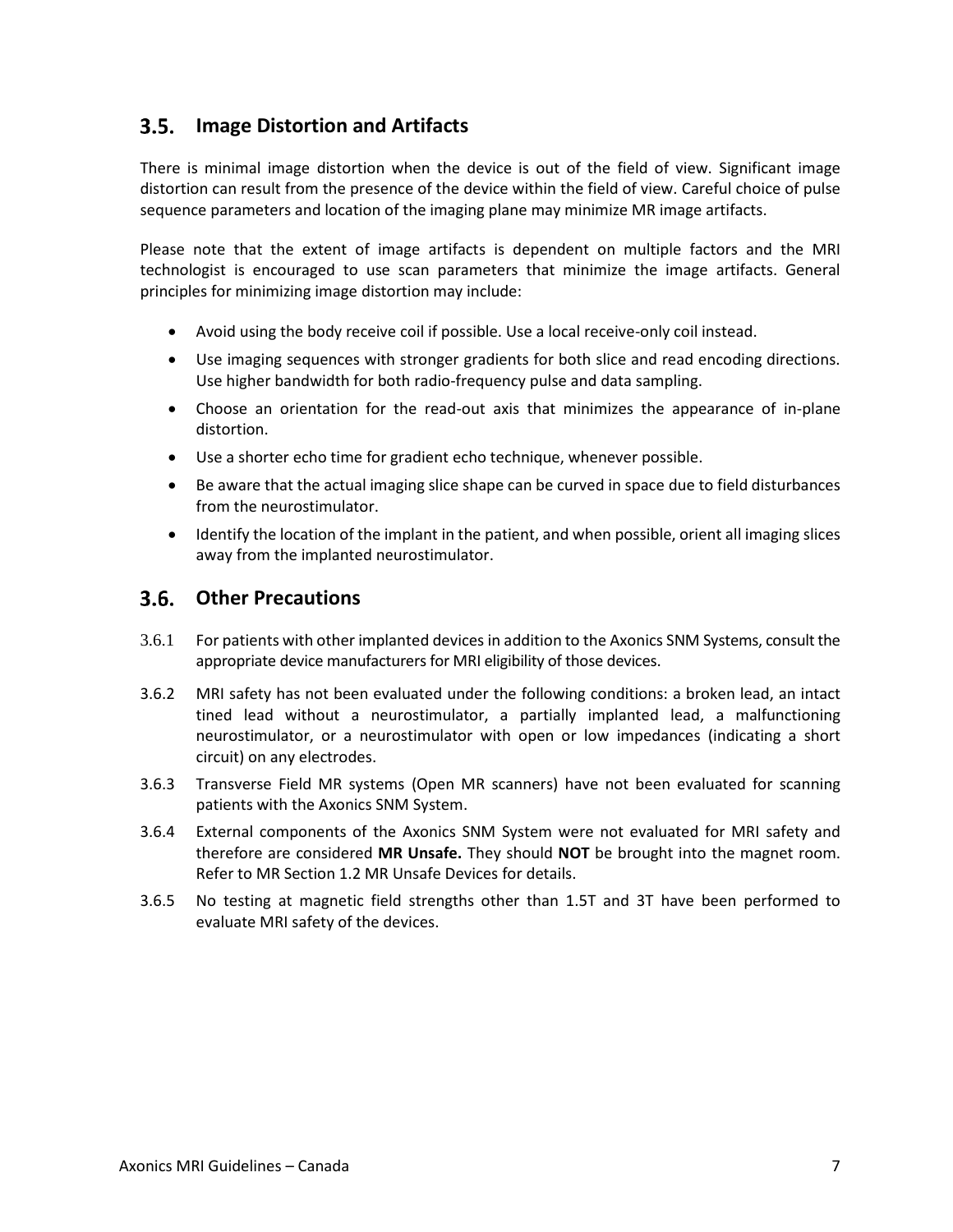# <span id="page-10-0"></span>**4. MRI GUIDELINES**

Recommendations for MRI scanning with the Axonics SNM System are based on phantom tests, numerical simulations, and the recommended implant configurations of the Axonics SNM Neurostimulator and Tined Lead. The guidelines below assume that no other implant devices are implanted in the patient's body. Refer to Appendix A of this document if a patient has multiple implanted devices.

#### <span id="page-10-1"></span>**Before Starting MRI Using a Whole-Body RF Transmit Coil**  $4.1.$

- Confirm whole-body MRI eligibility by using Appendix A: Worksheet for MRI Scan Eligibility Using a [Whole-Body RF Transmit Coil.](#page-14-0)
- Using the patient Remote Control, check the device for MRI readiness by following the steps below (Do not bring the patient Remote Control into the MR scanner room).

**Note:** If a patient does not have the patient Remote Control at the appointment or has a patient Remote Control manufactured before May 1st, 2020, the Clinician Programmer must be used instead. Refer to the Clinician Programmer manual for detailed instructions.

4.1.1. Push "Connect" on the patient Remote Control to connect to Neurostimulator.

> **Note:** The Stimulation Level lights will show the current stimulation amplitude.



4.1.2. Turn stimulation OFF by pressing and releasing the down arrow until all Stimulation Level lights are off.

> **Note:** The Stimulator Battery Status light should be green to be eligible for wholebody MRI. For Neurostimulator 1101 only, if the Stimulator Battery Status light is flashing orange or is solid orange, charge the Neurostimulator so the battery light is green. Refer to the Charging System manual for charging instructions.

**Note:** If the red System Error light is on and solid (not flashing), the system needs to be checked prior to an MRI scan.

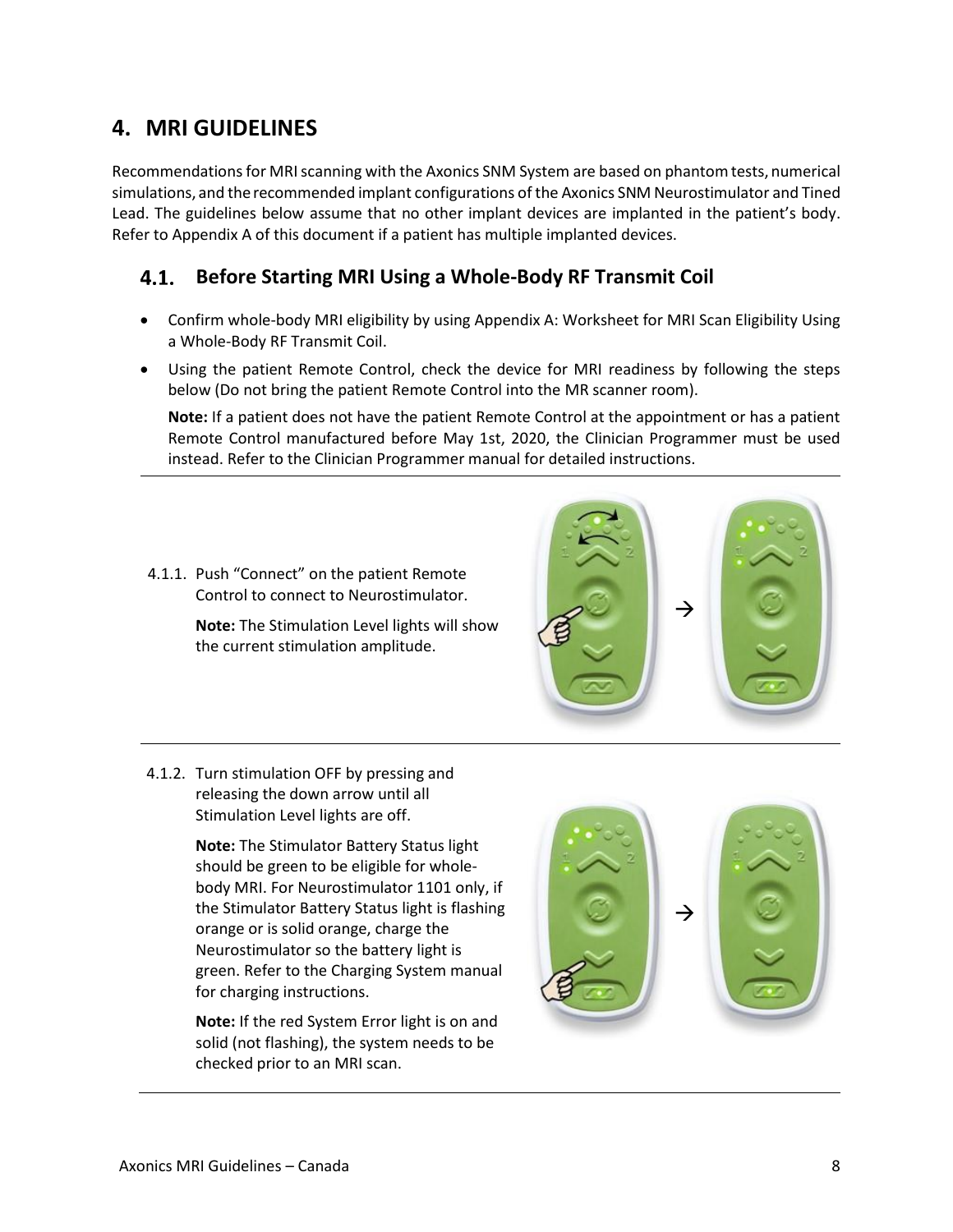4.1.3. To check MRI readiness, press and hold the down arrow for 5 seconds.

> **Note:** The Active Program lights will flash back and forth, indicating MRI readiness check is in progress. It is normal for a sensitive patient to experience mild stimulation during the check. Once the check is complete, the patient Remote Control will vibrate.

- a. If Stimulation Level lights #3, 4, and 5 are ON, the System is ready for whole-body MRI.
- b. If the System Error light is red, System is NOT eligible for whole-body MRI.



*a. device is ready for whole-body MRI*

*b. device is not ready for wholebody MRI*

• Make sure the settings and parameters of the MRI scanner meet all the conditions for Whole-Body RF transmit coil scanning listed in Sectio[n 1.1.1.](#page-4-0)

**Warning:** Do **NOT** conduct MRI scans using a Whole-Body RF transmit coil in the First or Second Level Controlled Operating Modes, as this may increase the risk of unintended stimulation and excessive heating.

#### <span id="page-11-0"></span>4.2. **Before Starting MRI Using a Detachable Head, Upper Extremity, or Lower Extremity RF Transmit/Receive Volume Coil**

- 4.2.1 Determine if the patient has other medical device implants. Consult with the appropriate device manufacturers for MRI eligibility of those devices.
- 4.2.2 Turn the Axonics SNM Neurostimulator stimulation off with the patient Remote Control. Do not bring the patient Remote Control into the MR scanner room.
- 4.2.3 Make sure the settings and parameters of the MR scanner meet all the conditions for head scanning listed in Section [1.1.2.](#page-5-0)
- 4.2.4 It is critical to ensure that the detachable head, upper extremity, or lower extremity RF transmit/receive volume coil is properly plugged in and selected for exclusive use by the MR scanner.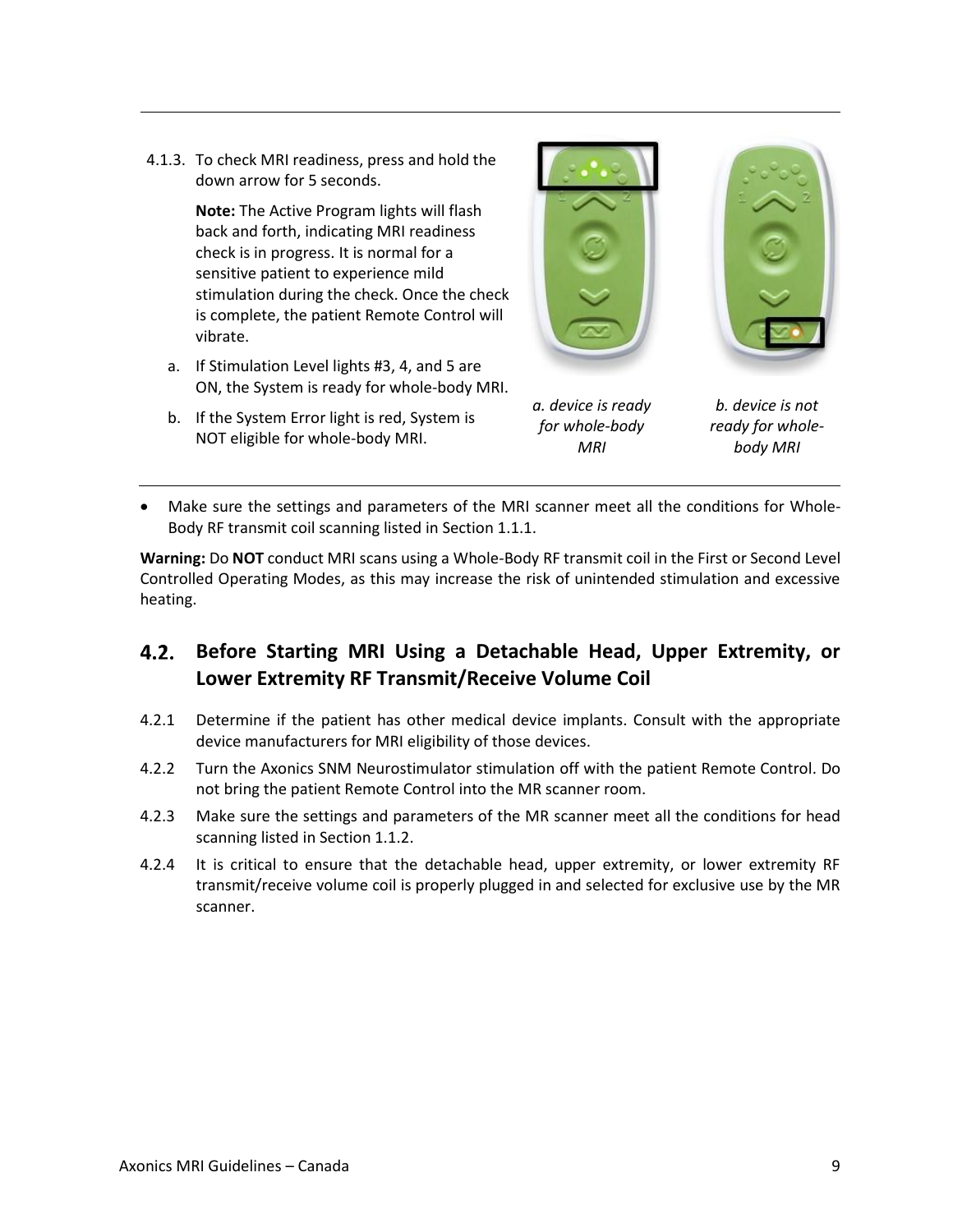### <span id="page-12-0"></span>**During the MRI Scan**

- 4.3.1 Monitor the patient both visually and audibly. Discontinue the MRI examination immediately if the patient reports any problems.
- 4.3.2 During the MRI scan, the patient may feel slight tugging and/or vibration of the neurostimulator. If the tugging or vibration causes the patient significant discomfort, stop the MRI scan.

### <span id="page-12-1"></span>**After the MRI Scan**

- 4.4.1 Verify that the patient has not experienced any adverse effects as a result of the MRI. Contact Axonics, Inc. if the patient has experienced any adverse effects.
- 4.4.2 Turn the Axonics SNM Neurostimulator stimulation back on with the patient Remote Control. If a patient suspects any unexpected change in stimulation after an MRI, he/she should contact their physician and should turn the stimulation off if uncomfortable.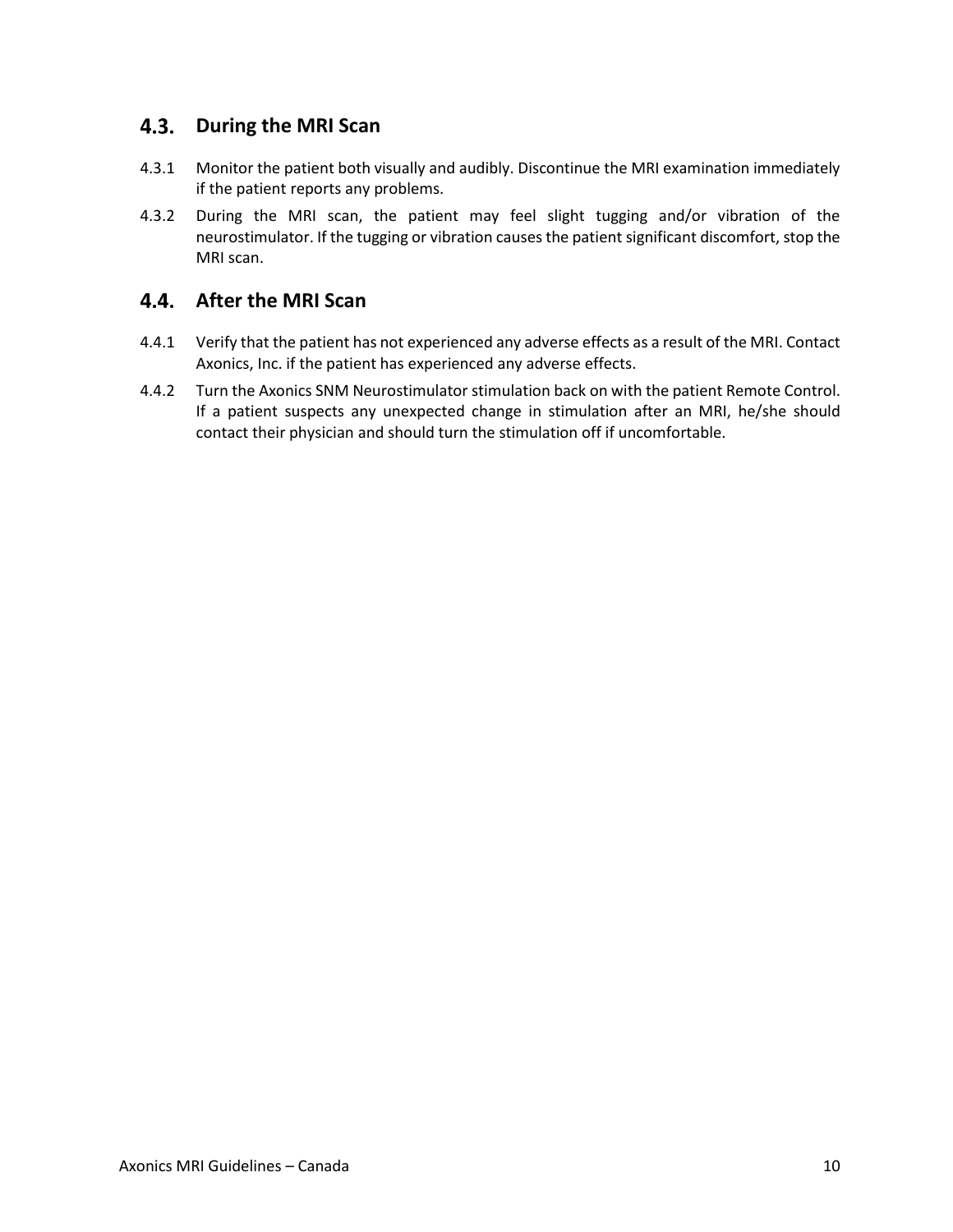*This page intentionally left blank*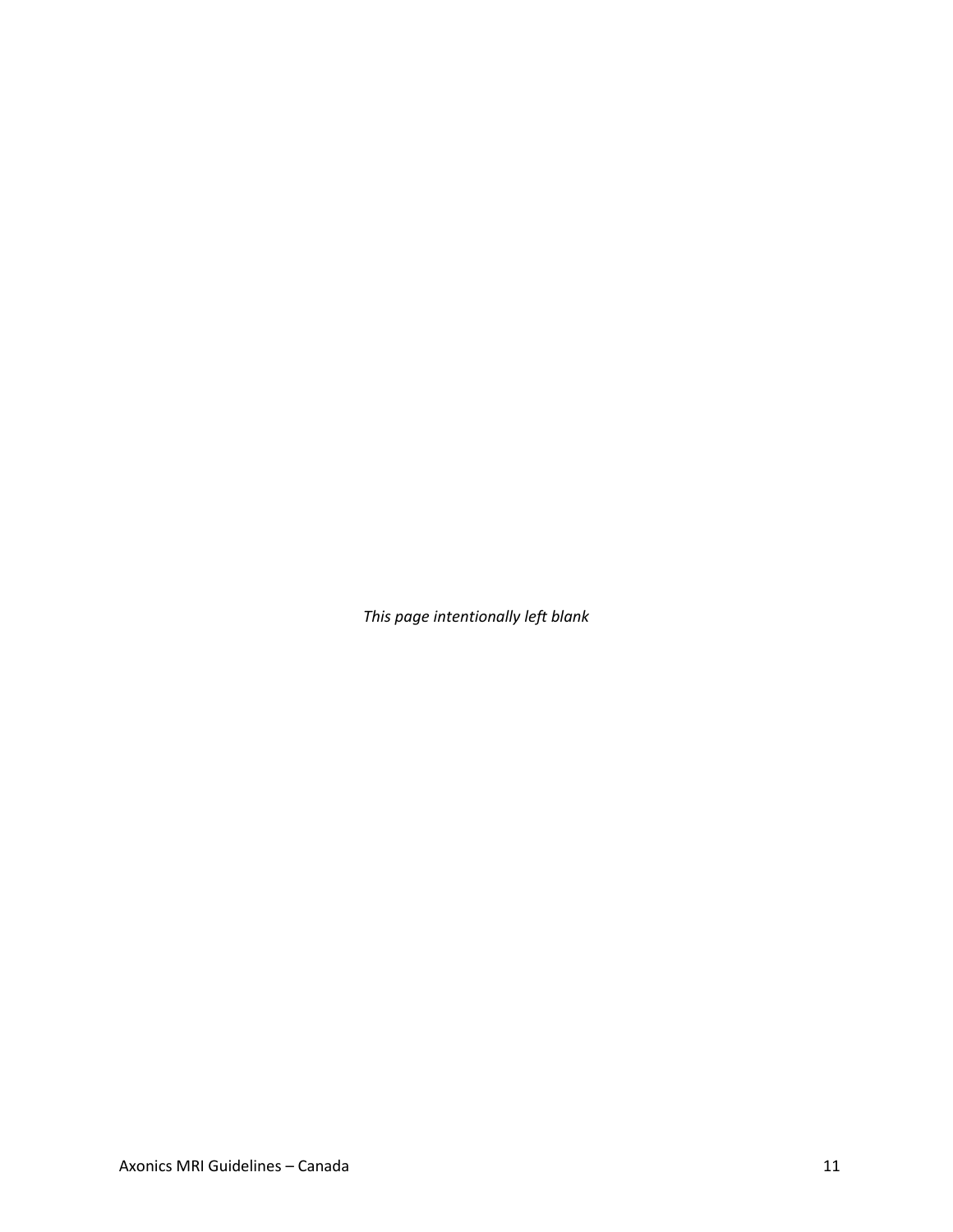# <span id="page-14-0"></span>**Appendix A: Worksheet for MRI Scan Eligibility Using a Whole-Body RF Transmit Coil**

This form provides information about the patient's implanted SNM system and MRI scan eligibility using an RF whole-body transmit coil. It should be completed by the implanting physician or a trained radiologist to support the confirmation of whole-body MRI scan eligibility.

• Refer t[o www.axonics.com/mri](http://www.axonics.com/mri) for labeling and safety conditions

### **Table 1: Basic Information**

| <b>Patient Name</b>   |  |
|-----------------------|--|
| Physician Name        |  |
| <b>Office Address</b> |  |
|                       |  |
| Phone                 |  |
| Date                  |  |

### **Table 2: Patient Implant Configuration Information (ALL QUESTIONS MUST BE ANSWERED)**

|                | <b>Questions</b>                                                                                                                                                                                                                                  | <b>Whole-Body MRI</b><br>Eligible | <b>Not Whole-Body</b><br><b>MRI Eligible</b>                                                                 |
|----------------|---------------------------------------------------------------------------------------------------------------------------------------------------------------------------------------------------------------------------------------------------|-----------------------------------|--------------------------------------------------------------------------------------------------------------|
| $\mathbf{1}$ . | implanted<br>provide<br>the<br>device<br>Is.<br>sacral<br>to<br>neuromodulation therapy?                                                                                                                                                          | Yes                               | <b>No</b>                                                                                                    |
| 2.             | Is the Neurostimulator implanted in the posterior hip /<br>upper buttock area? Verify by checking patient's<br>records, asking the patient where on their body they<br>charge the Neurostimulator, by X-ray, or palpation.                        | Yes<br>$\Box$                     | <b>No</b>                                                                                                    |
| 3.             | Did you confirm that the patient does not have an<br>abandoned lead (a broken lead or an intact lead that is<br>not connected to Axonics Neurostimulator), a partially<br>implanted lead, or a malfunctioning Neurostimulator in<br>his/her body? | Yes                               | No                                                                                                           |
| 4.             | Is the device ready for whole-body MRI? Verify by<br>checking "MRI Readiness" with the patient Remote<br>Control. Follow the steps in Section 4.1.                                                                                                | Yes<br>$\Box$                     | <b>No</b><br>П                                                                                               |
| 5.             | Did you confirm that the patient DOES NOT HAVE an<br>implanted device/part other than the Axonics SNM<br>implant system?                                                                                                                          | Yes                               | <b>No</b><br>(contact the<br>appropriate device<br>manufacturers for<br>MRI eligibility of<br>those systems) |
|                | Is the patient whole-body MRI eligible? (see next<br>page)                                                                                                                                                                                        | Yes<br>$\Box$                     | <b>No</b>                                                                                                    |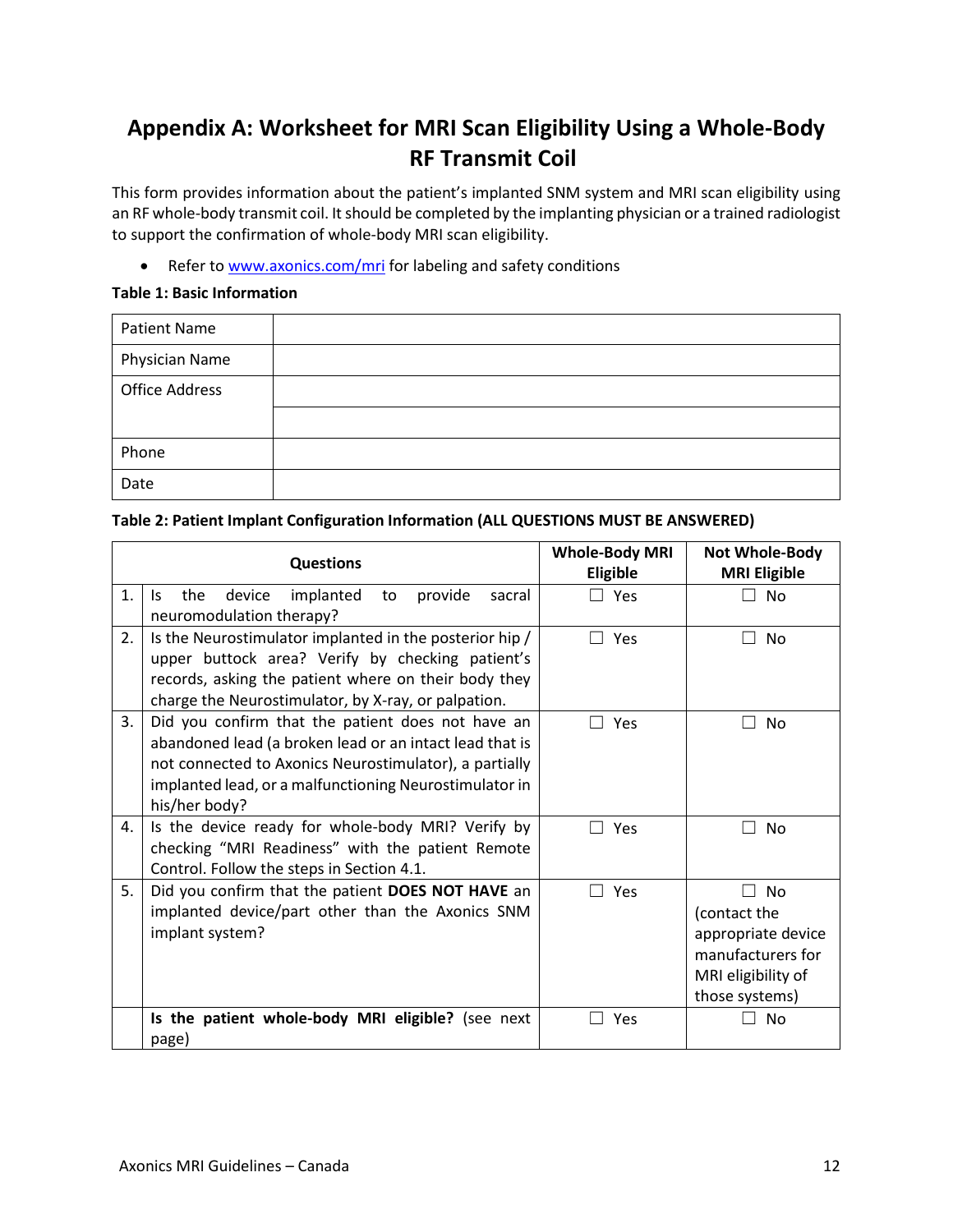- **If the answers to all 5 questions are Yes, the patient is eligible for MRI whole-body scan.**
- **If any of the answers to questions 1-4 are No, the patient is NOT eligible for MRI whole-body scan.**
- **If the answers to questions 1-4 are Yes, and No for question 5, please perform MRI with extra caution following the instructions below:**
- 1. Prior to MRI scanning, determine whether the patient has multiple implants (such as stents, hip implants, deep brain stimulation systems, implantable cardiac defibrillators, or other implants). If the devices other than Axonics SNM Implant System are also MR Conditional, and all parts are at least 20mm away from the Axonics Implant System and each other, the most restrictive MRI exposure requirements must be used for each condition. If you are unclear what implants are present or have concern about the separation among different implanted devices, X-ray imaging should be used to confirm they are at least 20 mm apart. Consult with the appropriate device manufacturers with questions regarding those implants.
- 2. If a patient has two Axonics SNM Systems implanted for bilateral sacral neuromodulation therapy and if all parts of the two systems are at least 20 mm away from each other, the patient is eligible for MRI whole-body scan. If you have concerns about the separation of these two systems, X-ray imaging should be used to confirm the separation.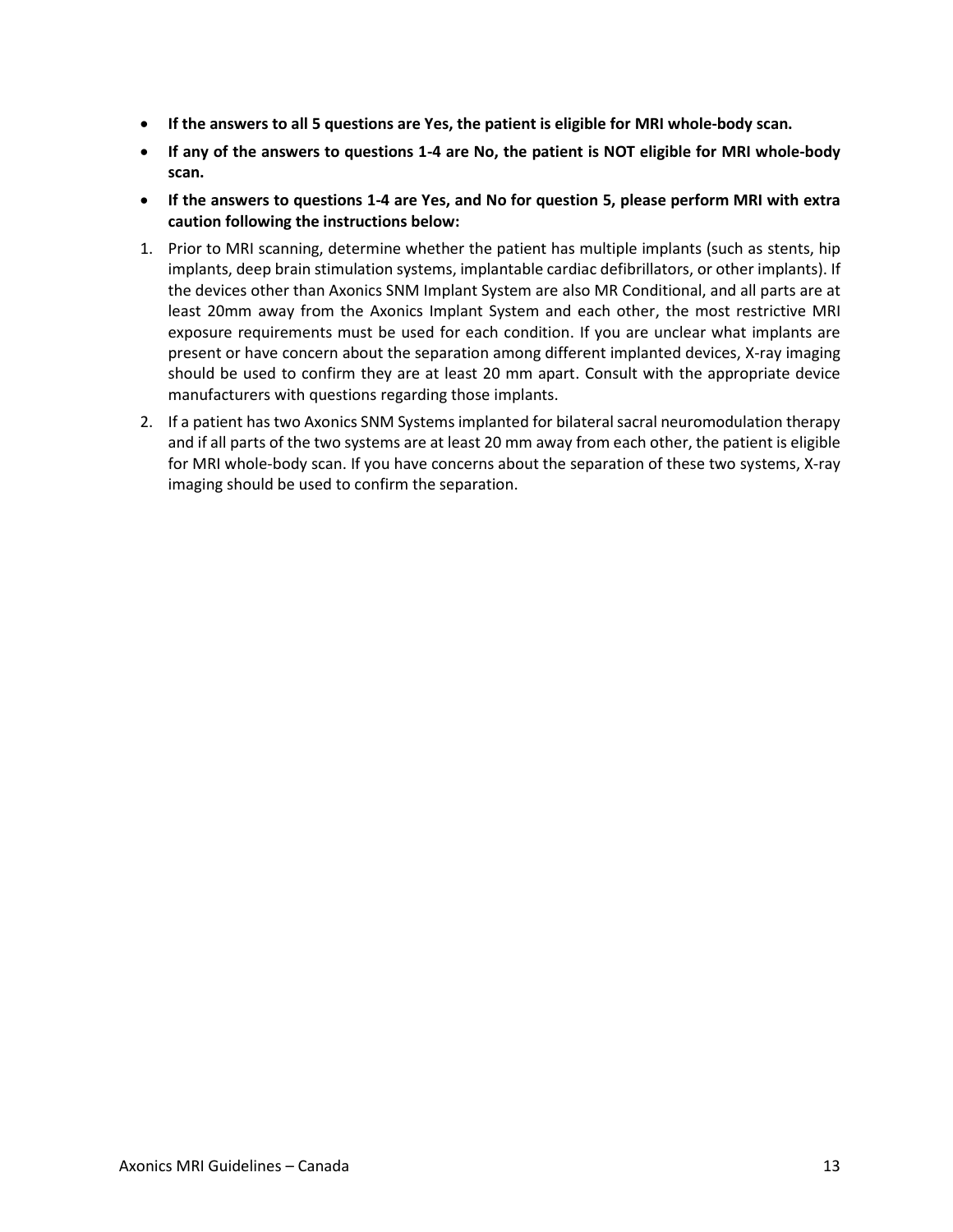*This page intentionally left blank*